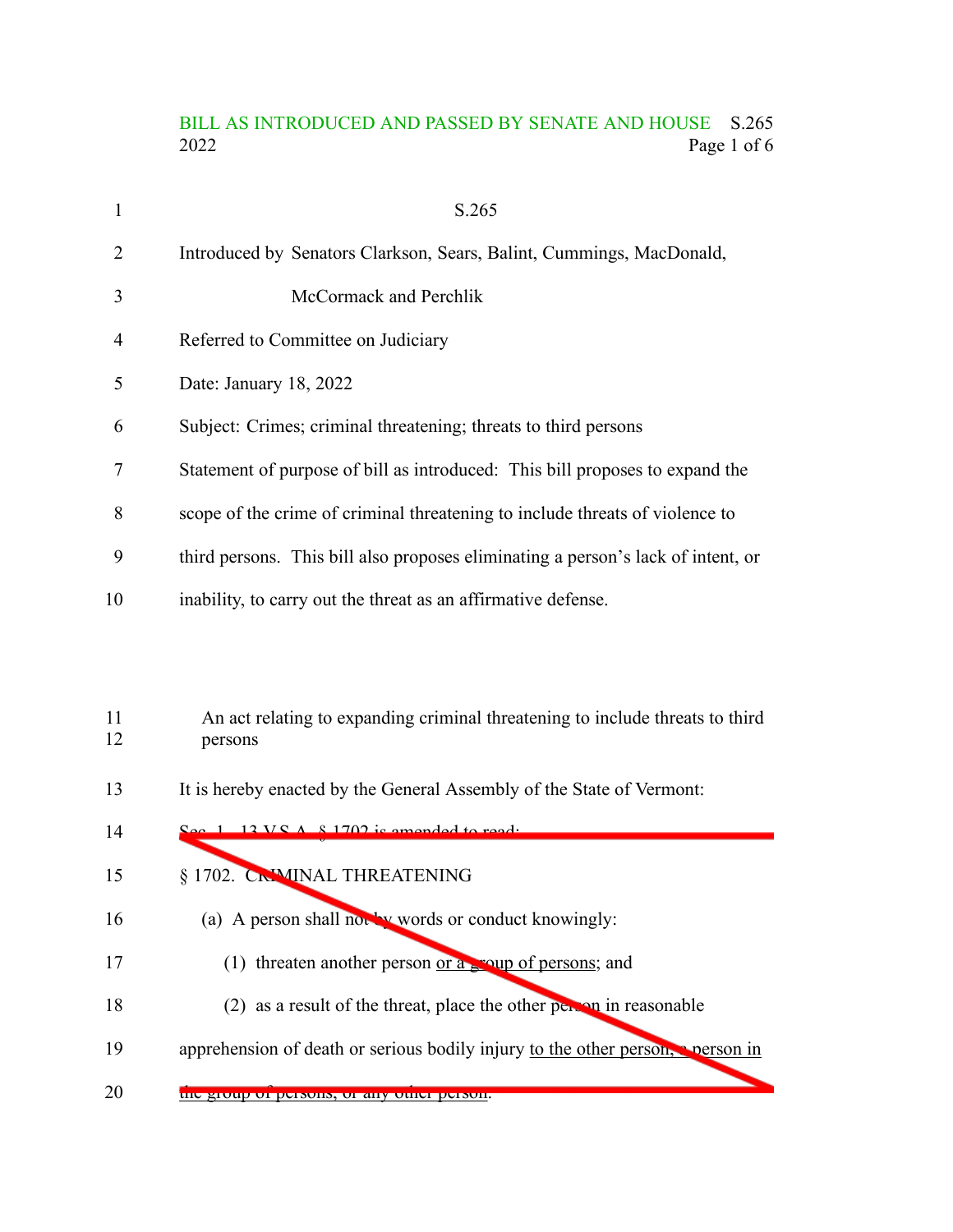## BILL AS INTRODUCED AND PASSED BY SENATE AND HOUSE S.265<br>2022 Page 2 of 6 Page 2 of 6

| 1  | A person via violates subsection (a) of this section shall be imprisoned                      |
|----|-----------------------------------------------------------------------------------------------|
| 2  | not nore than one year or fined not more than \$1,000.00, or both.                            |
| 3  | (c) <b>A</b> person who violates subsection (a) of this section with the intent to            |
| 4  | prevent another person from reporting to the Department for Children and                      |
| 5  | Families the suspected abuse or neglect of a child shall be imprisoned not                    |
| 6  | more than two years or fined not more than \$1,000.00, or both.                               |
| 7  | (d) A person who violates subsection (a) of this section by making a threat                   |
| 8  | that places any person in reasonable apprehension that death or serious bodily                |
| 9  | injury will occur at a place of p blic accommodation shall be imprisoned not                  |
| 10 | more than five years or fined not more than \$5,000.00, or both.                              |
| 11 | (e) As used in this section:                                                                  |
| 12 | (1) "Serious bodily injury" shall have has the same meaning as in                             |
| 13 | section 1021 of this title.                                                                   |
| 14 | (2) "Threat" and "threaten" shall do not include constitutionally                             |
| 15 | protected activity.                                                                           |
| 16 | (3) "Place of public accommodation" has the same neaning as in $9$                            |
| 17 | V.S.A. $\S$ 4501.                                                                             |
| 18 | $\left(\frac{e}{f}\right)$ Any person charged under this section who is under 18 years of age |
| 19 | shall be adjudicated as a juvenile delinquent.                                                |
| 20 | $(f)(g)$ It shall not be an affirmative defense to a charge under this section                |
| 21 | that the person and hot have the active to early out the threat of and hot                    |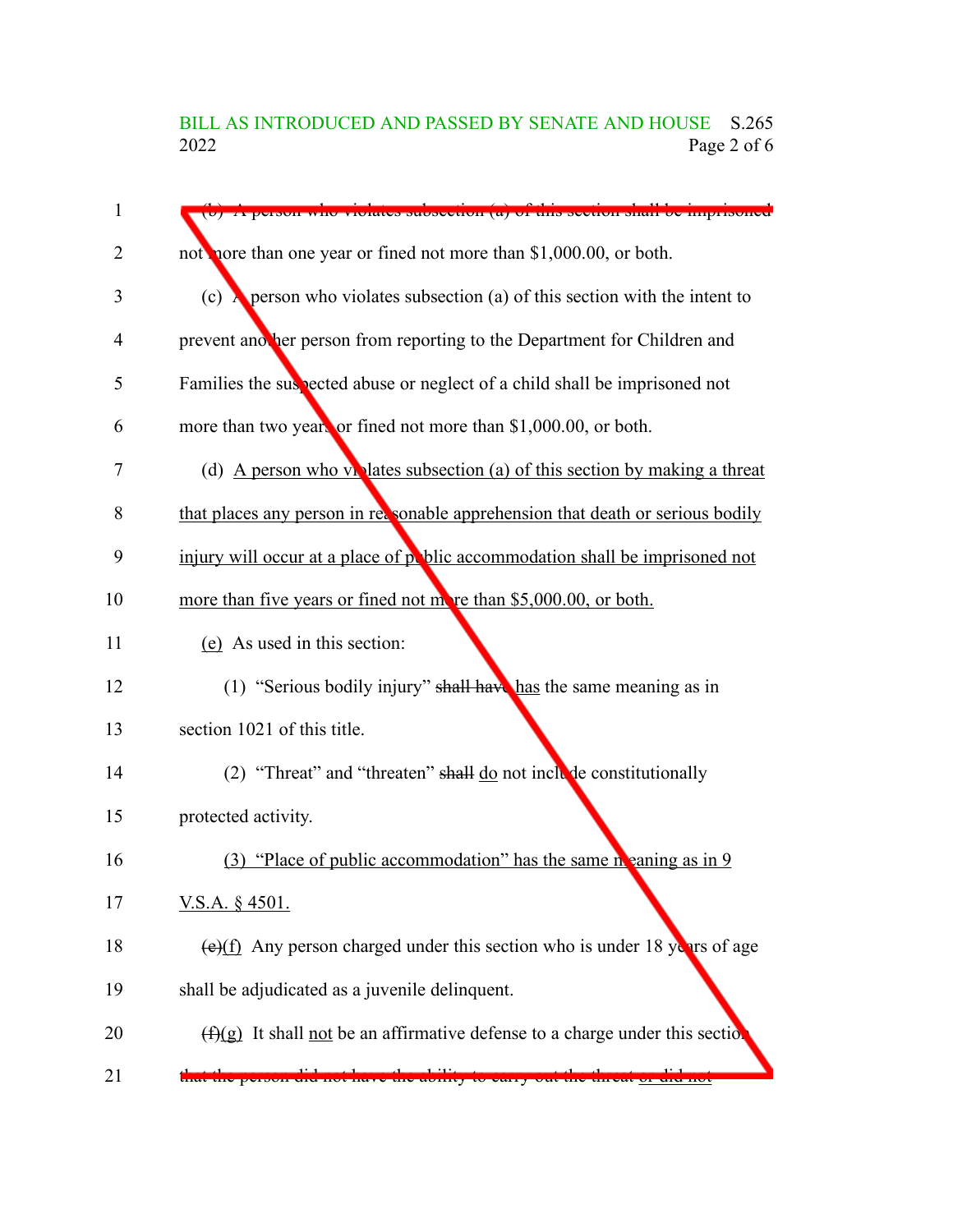BILL AS INTRODUCED AND PASSED BY SENATE AND HOUSE S.265 2022 Page 3 of 6

- carry out the threat. The burden shall be on the defen 1
- prove the affirmative defense by a preponderance of the evidence. 2

Sec. 2. EFFECTIVE DATE 3

This act shall take effect on passage. 4

*§ 1702. CRIMINAL THREATENING*

*Sec. 1. 13 V.S.A. § 1702 is amended to read:*

*(a) A person shall not by words or conduct knowingly:*

*(1) threaten another person or a group of particular persons; and*

*(2) as a result of the threat, place the other person in reasonable apprehension of death or serious bodily injury to the other person, a person in the* group of particular persons, or any other person.

*(b) A person who violates subsection (a) of this section shall be imprisoned not more than one year or fined not more than \$1,000.00, or both.*

*(c) A person who violates subsection (a) of this section with the intent to prevent another person from reporting to the Department for Children and Families the suspected abuse or neglect of a child shall be imprisoned not more than two years or fined not more than \$1,000.00 \$2,000.00, or both.*

*(d) A person who violates subsection (a) of this section by making a threat that places any person in reasonable apprehension that death or serious bodily injury will occur at a public or private school; postsecondary education institution; place of worship; polling place during election activities; the Vermont State House; or any federal, State, or municipal building shall be imprisoned not more than two years or fined not more than \$2,000.00, or both.*

*(e) A person who violates subsection (a) of this section with the intent to terrify, intimidate, or unlawfully influence a person to prevent that person from complying with State laws or rules, State court or administrative orders, or State executive orders shall be imprisoned not more than two years or fined not more than \$2,000.00, or both.*

*(f) As used in this section:*

*(1) "Serious bodily injury" shall have has the same meaning as in section 1021 of this title.*

*(2) "Threat" and "threaten" shall do not include constitutionally protected activity.*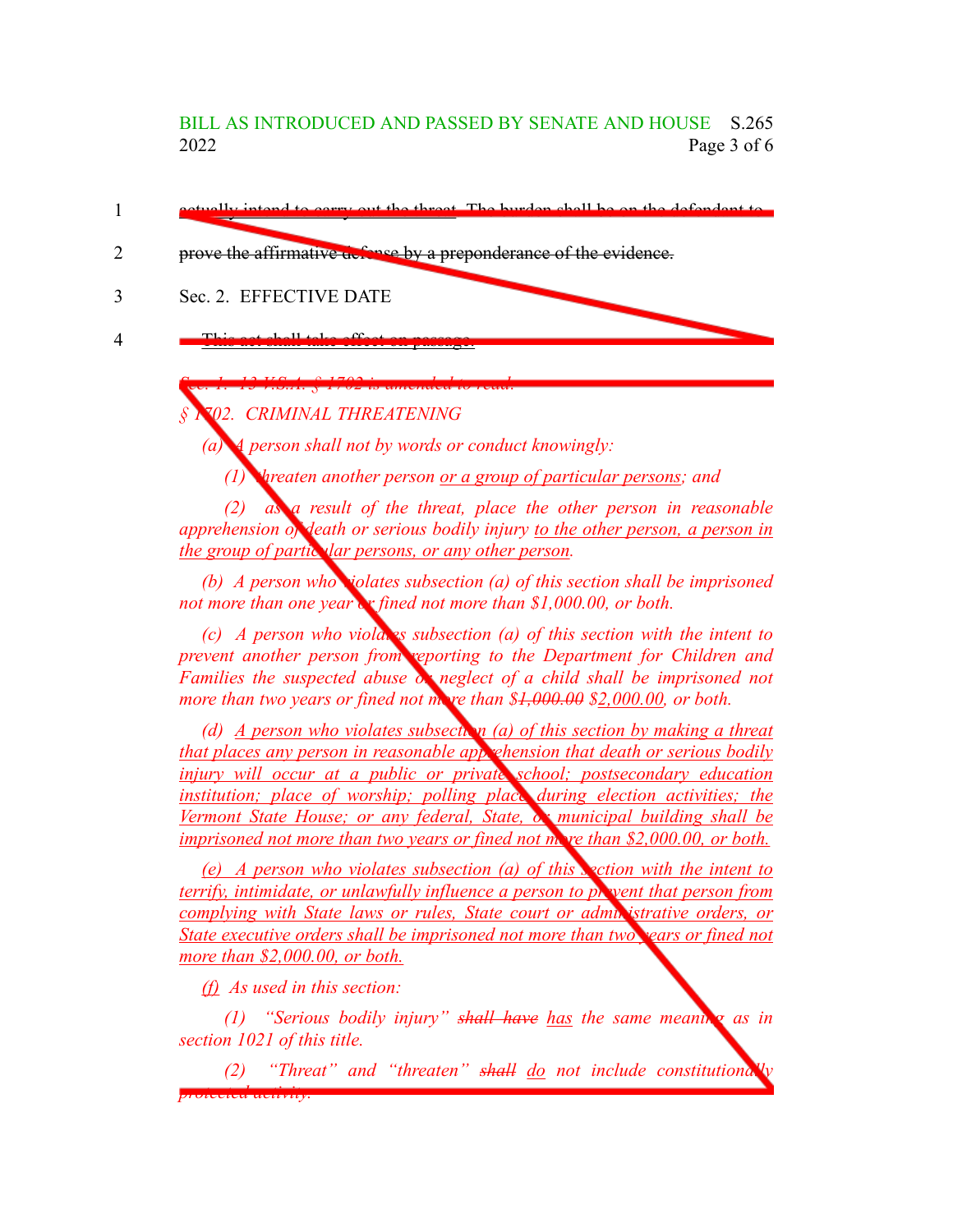*(3) "Candidate" has the same meaning as in 17 V.S.A. § 2103.*

*(4) "Election official" has the same meaning as in 17 V.S.A. § 2455.*

*(5) "Public employee" means a classified employee within the Legislative, Executive, or Judicial Branch of the State and any of its political subdivisions and any employee within a county or local government and any of the county's or local government's political subdivisions.*

*(6) "Public servant" has the same meaning as in 17 V.S.A. § 2103.*

*(7) "Polling place" has the same meaning as in 17 V.S.A. chapter 51, subchapter 4.*

*(e)(g) Any person charged under this section who is under 18 years of age meets the definition of "child" pursuant to 33 V.S.A. § 5102(2)(C) and is an age enumerated in 33 V.S.A. § 5103(c)(2) shall be adjudicated as a juvenile delinquent subject to a juvenile proceeding.* 

*(f)(h) It shall be an affirmative defense to a charge under this section that the person did not have the ability to carry out the threat. The burden shall be on the defendant to prove the affirmative defense by a preponderance of the evidence. A person who violates subsection (a) of this section with the intent to terrify, intimidate, or unlawfully influence the conduct of a candidate for public office, public servant, election official, or public employee in any decision, opinion, recommendation, vote, or other exercise of discretion taken in capacity as a candidate for public office, public servant, election official, or public employee, or with the intent to retaliate against a candidate for public office, public servant, election official, or public employee for any previous action taken in capacity as a candidate for public office, public servant, election official, or public employee, shall be imprisoned not more than two years or fined not more than \$2,000.00, or both.*

*Sec. 2. EFFECTIVE DATE*

*This act shall take effect on passage.*

*Sec. 1. 13 V.S.A. § 1702 is amended to read:*

*§ 1702. CRIMINAL THREATENING*

*(a) A person shall not by words or conduct knowingly:*

*(1) threaten another person or a group of particular persons; and*

*(2) as a result of the threat, place the other person in reasonable apprehension of death, or serious bodily injury, or sexual assault to the other person, a person in the group of particular persons, or any other person.*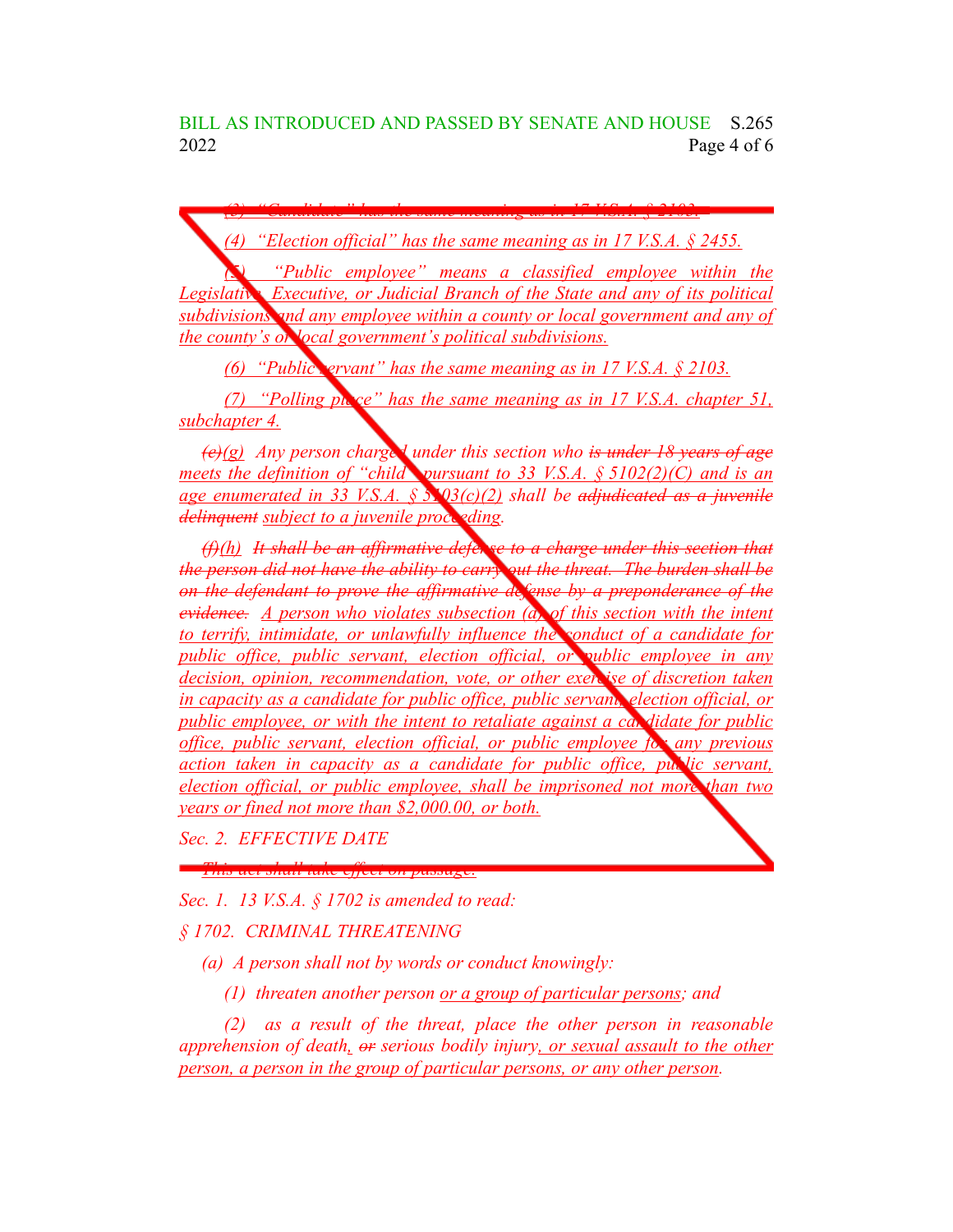*(b) A person who violates subsection (a) of this section shall be imprisoned not more than one year or fined not more than \$1,000.00, or both.*

*(c) A person who violates subsection (a) of this section with the intent to prevent another person from reporting to the Department for Children and Families the suspected abuse or neglect of a child shall be imprisoned not more than two years or fined not more than \$1,000.00 \$2,000.00, or both.*

*(d) A person who violates subsection (a) of this section by making a threat that places any person in reasonable apprehension that death, serious bodily injury, or sexual assault will occur at a public or private school; postsecondary education institution; place of worship; polling place during election activities; the Vermont State House; or any federal, State, or municipal building shall be imprisoned not more than two years or fined not more than \$2,000.00, or both.*

*(e) A person who violates subsection (a) of this section with the intent to terrify, intimidate, or unlawfully influence a person to prevent that person from complying with State laws or rules, State court or administrative orders, or State executive orders shall be imprisoned not more than two years or fined not more than \$2,000.00, or both.*

*(f) A person who violates subsection (a) of this section with the intent to terrify, intimidate, or unlawfully influence the conduct of a candidate for public office, a public servant, an election official, or a public employee in any decision, opinion, recommendation, vote, or other exercise of discretion taken in capacity as a candidate for public office, a public servant, an election official, or a public employee, or with the intent to retaliate against a candidate for public office, a public servant, an election official, or a public employee for any previous action taken in capacity as a candidate for public office, a public servant, an election official, or a public employee, shall be imprisoned not more than two years or fined not more than \$2,000.00, or both.*

*(g) As used in this section:*

*(1) "Serious bodily injury" shall have has the same meaning as in section 1021 of this title.*

*(2) "Threat" and "threaten" shall do not include constitutionally protected activity.*

*(3) "Candidate" has the same meaning as in 17 V.S.A. § 2103.*

*(4) "Election official" has the same meaning as in 17 V.S.A. § 2455.*